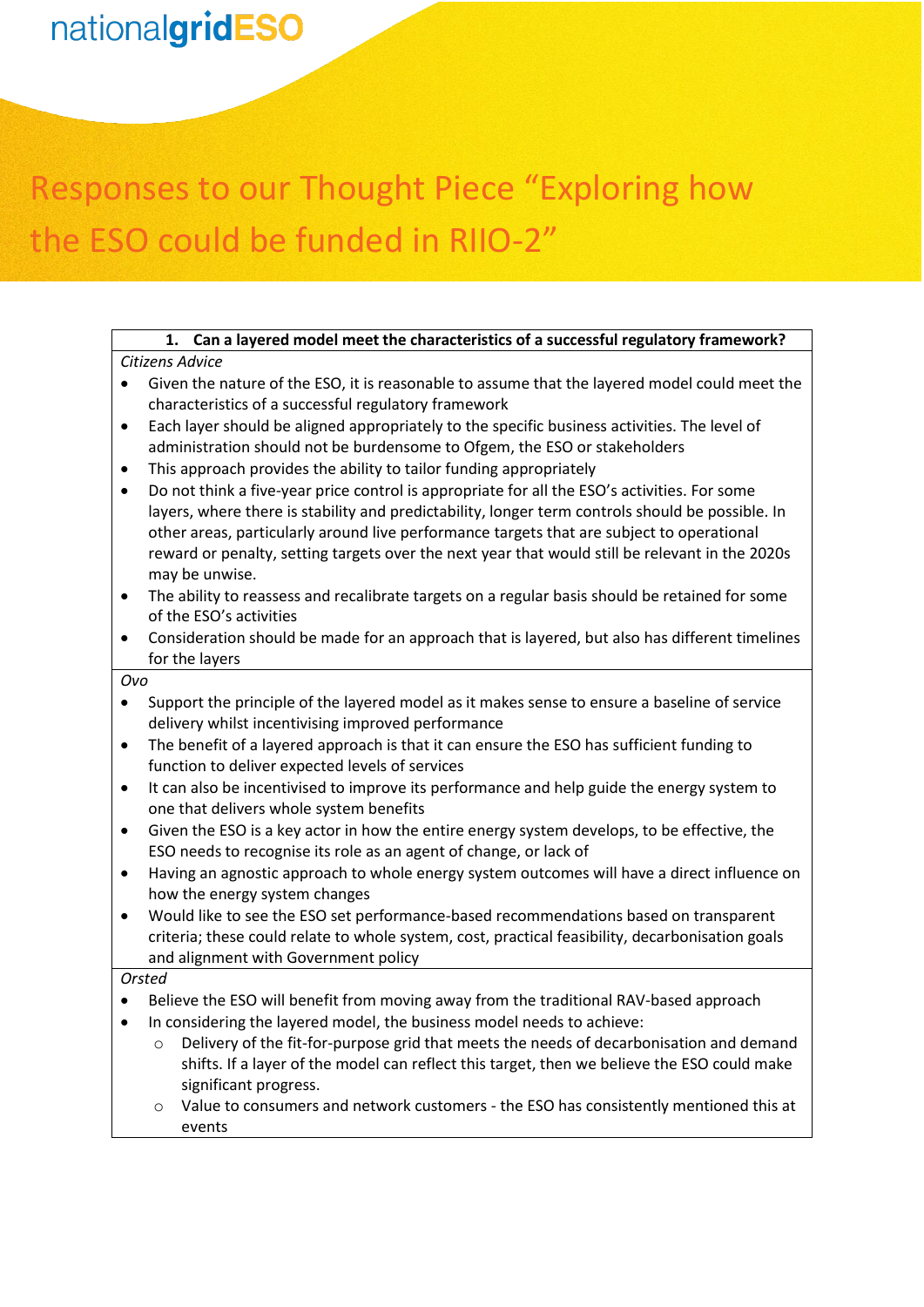# Responses to our Thought Piece "Exploring how the ESO could be funded in RIIO-2"

 $\circ$  Transparency to maintain the required scrutiny that a regulated monopoly operates under. A layered model if kept sufficiently high level may achieve this outcome; however, having too many layers could detract from this principle.

• Would like to see more detail in the layers that the ESO would propose to Ofgem *Electricity North West*

- Support the principles that the ESO should have the ability to earn a fair return and be financeable as a separate licence holder
- Support the principle that the ESO should be incentivised to drive the best value and outcomes for customers, consumers and society as a whole
- Note the risks the ESO identifies that it is managing, but to some extent these risks might themselves be addressed by the regulatory regime itself so further work is needed to identify the risks borne by the ESO once the framework becomes clearer

#### 2. **What are the pros and cons of the different funding approaches? Do you have additional funding approach suggestions?**

*Citizens Advice*

#### • Agree with ESO assessment of pros and cons

*Orsted*

- Largely agree with the pros and cons suggested by the ESO, further thoughts on each model are summarised below:
	- $\circ$  Margin approach perhaps an overly simplified version of the layered approach that may obscure some ESO activities. A layered model that appropriately balances transparency with sufficiently targeted objectives has merit for further consideration.
	- $\circ$  Commitments approach requires individual negotiations for each customer therefore non-beneficial to either party from a resource and fairness perspective. A larger, more well-resourced entity is likely to achieve a better perhaps preferential deal than others and the ESO is left with a complex set of obligations from multiple parties that the regulator is unable to scrutinise.
	- o A performance-based model may have some merit for further consideration. As indicated in the June workshop most attendees supported this approach. Allowing the ESO to take more risk in its investments for a potential larger return may help it to seek better solutions that meet the challenges of an evolving energy system. In all other approaches where the revenue is set the ESO may be motivated to take a more conservative approach that does not match the pace of change.

#### 3. **How can incentives be used to drive performance and deliver outcomes that customers, stakeholders and consumers value?**

*Citizens Advice*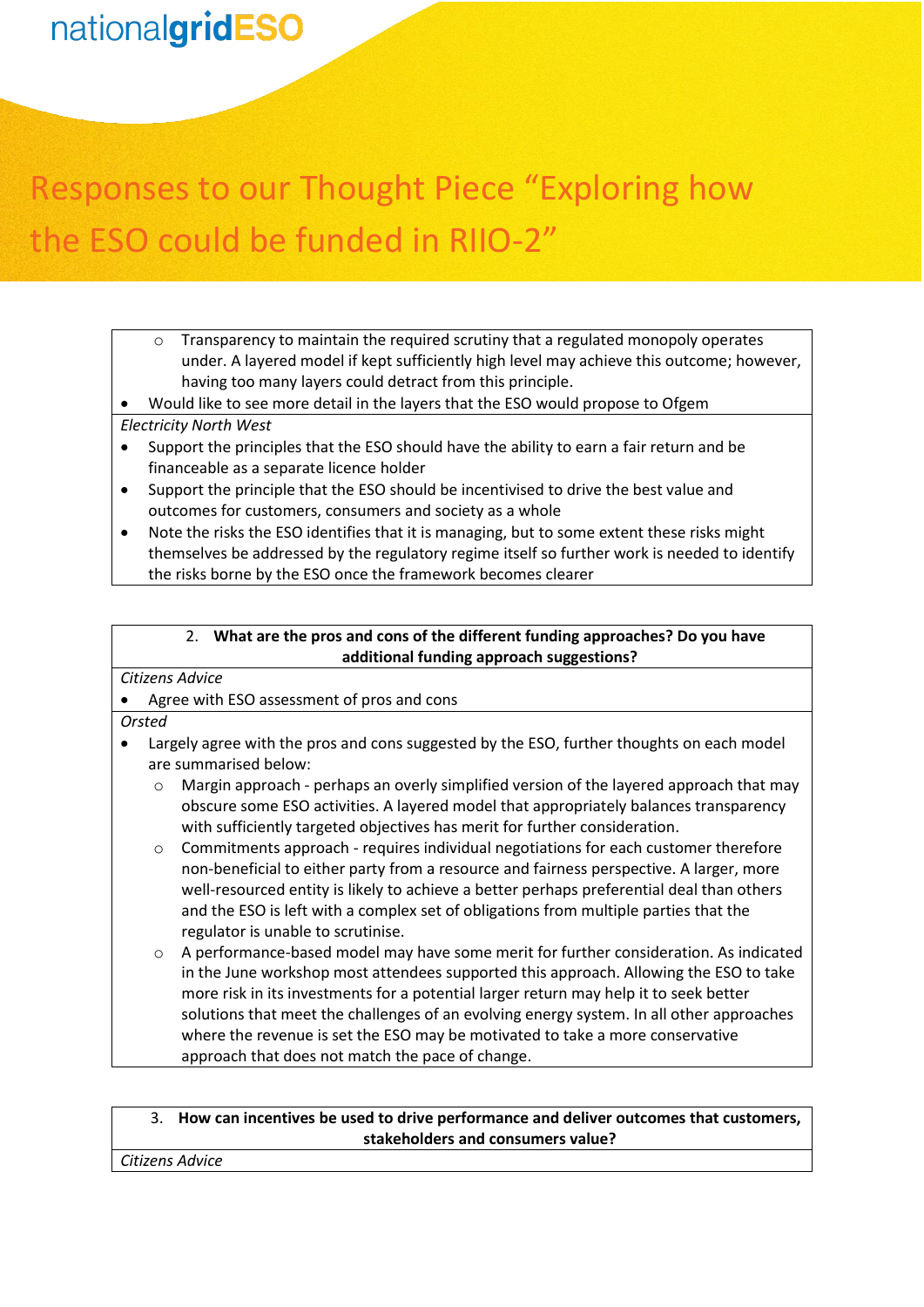# Responses to our Thought Piece "Exploring how the ESO could be funded in RIIO-2"

- Incentives should only be in place to drive behaviours and deliver outcomes which are reasonably considered outside the BAU activities
- They should be aligned to customer, stakeholder and, importantly, consumer outcomes *Ovo*
- Suggest that more emphasis be placed on the value of ancillary and flexibility services and the benefits these can bring to the system

#### *Orsted*

- Depends on the specific area that the incentive is being applied to e.g. a health and safety incentive should be downside-only
- However, a downside-only incentive in maintaining system operation could deter the ESO from making fundamental changes required to deliver a flexible grid system.
- In this instance a symmetrical incentive may be more appropriate to drive change at the right pace
- Would like to see more specific information on what areas of the ESO business it believes should be subject to an incentive

#### 4. **Could asymmetric incentives be appropriate for the ESO?**

#### *Citizens Advice*

• Yes, a mix of upside-only, downside-only and symmetrical incentives may be appropriate but further detail is needed on potential incentive areas

*Ovo*

• Yes, the ESO should have the opportunity to hit greater upside-only incentives by hitting whole system output targets

#### *Orsted*

- A situation where there is less downside and more upside could be interpreted as a form of insulating the ESO against further downside when compared against a symmetrical incentive
- In this light an asymmetric incentive may not be helpful in keeping pace with the changes we are seeing in generations and demand profiles as the penalty for missing targets is not as deep
- The thought-piece suggests that the ESO business would not be able to obtain the same financing rates as it currently enjoys under NG Group, as a separate entity. The ESO suggests lending rates would be less favourable or not available.
- However, understand that in all models except the performance model, the ESO would continue to have an allowed revenue which it is allowed to recover from network users
- This protected revenue suggests that the ESO can continue to receive a more favourable lending rate than other energy industry participants
- The proportion and extent of incentives that the ESO is exposed to relative to this protected revenue is then a key consideration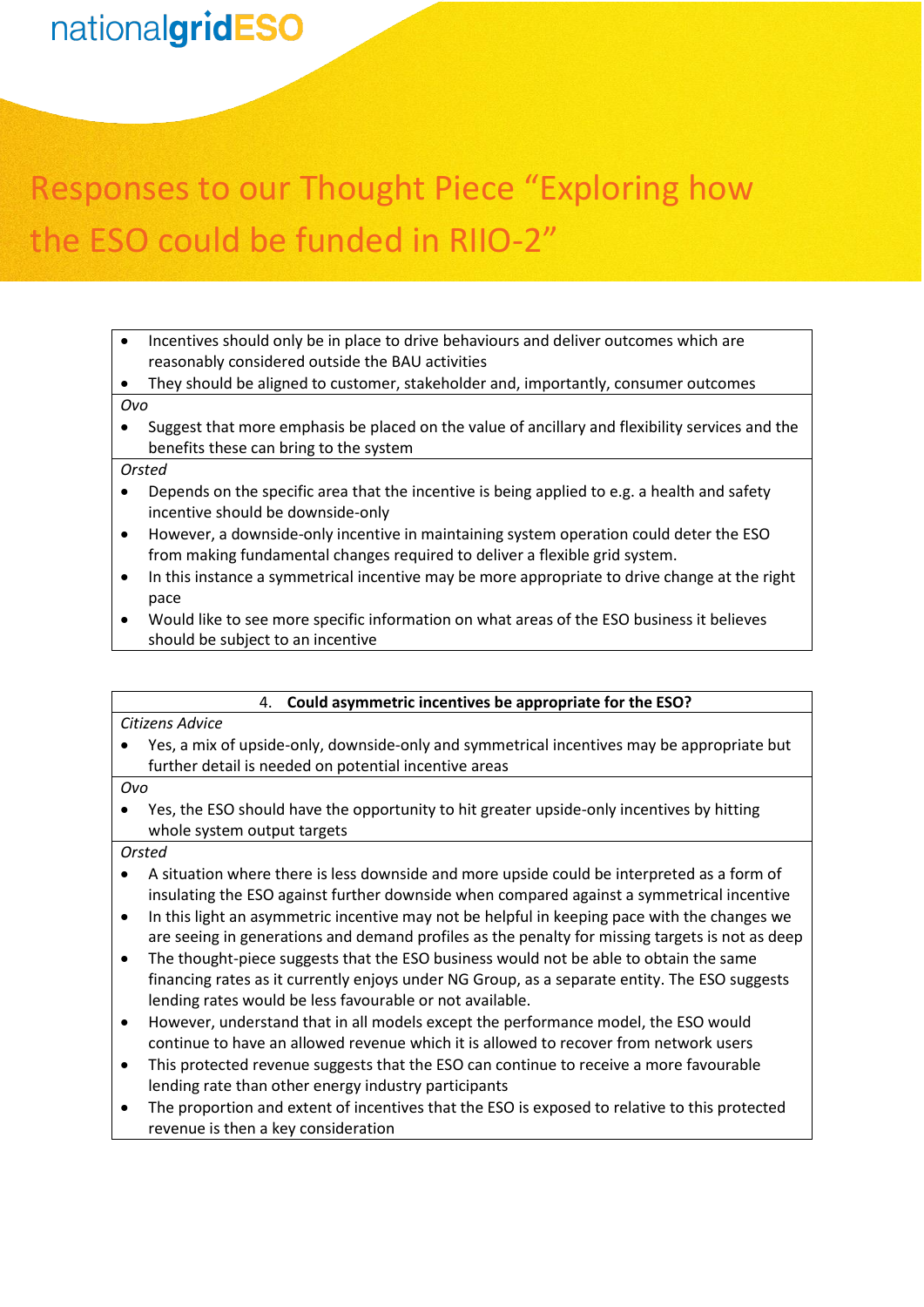# Responses to our Thought Piece "Exploring how the ESO could be funded in RIIO-2"

| How can the funding model and incentives work together?<br>5.                                                                                                                                                                                                                                                                                                                                                                                                                                                                                                                                                                                                                           |  |  |
|-----------------------------------------------------------------------------------------------------------------------------------------------------------------------------------------------------------------------------------------------------------------------------------------------------------------------------------------------------------------------------------------------------------------------------------------------------------------------------------------------------------------------------------------------------------------------------------------------------------------------------------------------------------------------------------------|--|--|
| Citizens Advice                                                                                                                                                                                                                                                                                                                                                                                                                                                                                                                                                                                                                                                                         |  |  |
| If incentives are necessary (to drive performance beyond BAU) and if the layered model is<br>chosen, then these should complement the funding model and provide the ESO reward or<br>penalty for exceptional or unacceptable performance                                                                                                                                                                                                                                                                                                                                                                                                                                                |  |  |
| Ovo                                                                                                                                                                                                                                                                                                                                                                                                                                                                                                                                                                                                                                                                                     |  |  |
| The ESO could have a funding model that uses metrics like grid load factor and use of<br>$\bullet$<br>flexibility services to balance the system as measure for performance<br>The layered model will only work if the performance-based layers are meaningful<br>٠<br>Non-performance based funding layers should be there to provide a minimum level of<br>$\bullet$<br>stability to enable it to raise debt finance and provide any positive return on investment<br>Like any private company, the ESO's performance should determine whether it makes a profit<br>٠<br>or a loss<br>Performance should be related as closely as possible to established policy objectives from<br>٠ |  |  |
| Ofgem and BEIS, e.g. Smart Systems and Flexibility Plan                                                                                                                                                                                                                                                                                                                                                                                                                                                                                                                                                                                                                                 |  |  |
| Orsted                                                                                                                                                                                                                                                                                                                                                                                                                                                                                                                                                                                                                                                                                  |  |  |
| Interested to see the overall proportion of how much of the ESO's revenue is subject to the<br>$\bullet$<br>base funding model and how much would be incentive-based                                                                                                                                                                                                                                                                                                                                                                                                                                                                                                                    |  |  |
| The proportion and areas where an incentive is applied is important as it then informs the risk<br>$\bullet$<br>appetite of the ESO to seek the necessary market reforms that improve system operation and<br>flexibility                                                                                                                                                                                                                                                                                                                                                                                                                                                               |  |  |
| Legal separation presents an opportunity to better define the ESO business and play a<br>stronger role in delivering a flexible grid as part of a whole energy system outcome                                                                                                                                                                                                                                                                                                                                                                                                                                                                                                           |  |  |
| Under RIIO-2 we think the ESO should be better incentivised to make the right investments in<br>$\bullet$<br>how it operates the transmission networks and cooperates with the DNO networks                                                                                                                                                                                                                                                                                                                                                                                                                                                                                             |  |  |
|                                                                                                                                                                                                                                                                                                                                                                                                                                                                                                                                                                                                                                                                                         |  |  |
| Do you have any further general comments?<br>6.                                                                                                                                                                                                                                                                                                                                                                                                                                                                                                                                                                                                                                         |  |  |

| Solution InSight |  |
|------------------|--|
|                  |  |

- Agree with the rationale in the document covering boxes 2-5
- At a cost of £1 out of an average bill of £554, it is important to be proportionate. Whilst economic efficiency is important, it is much more important to deliver value to the industry, and if the fastest way to achieving this means a degree of inefficiency en-route, then so be it
- A focus on efficiency may be more appropriate later when a BAU state is achieved
- Benchmarking, although good in theory, is generally difficult to apply on a rigorous basis
- If it is decided to go down this route, careful thought should be given to objectives, process and value/ confidence of derived outputs